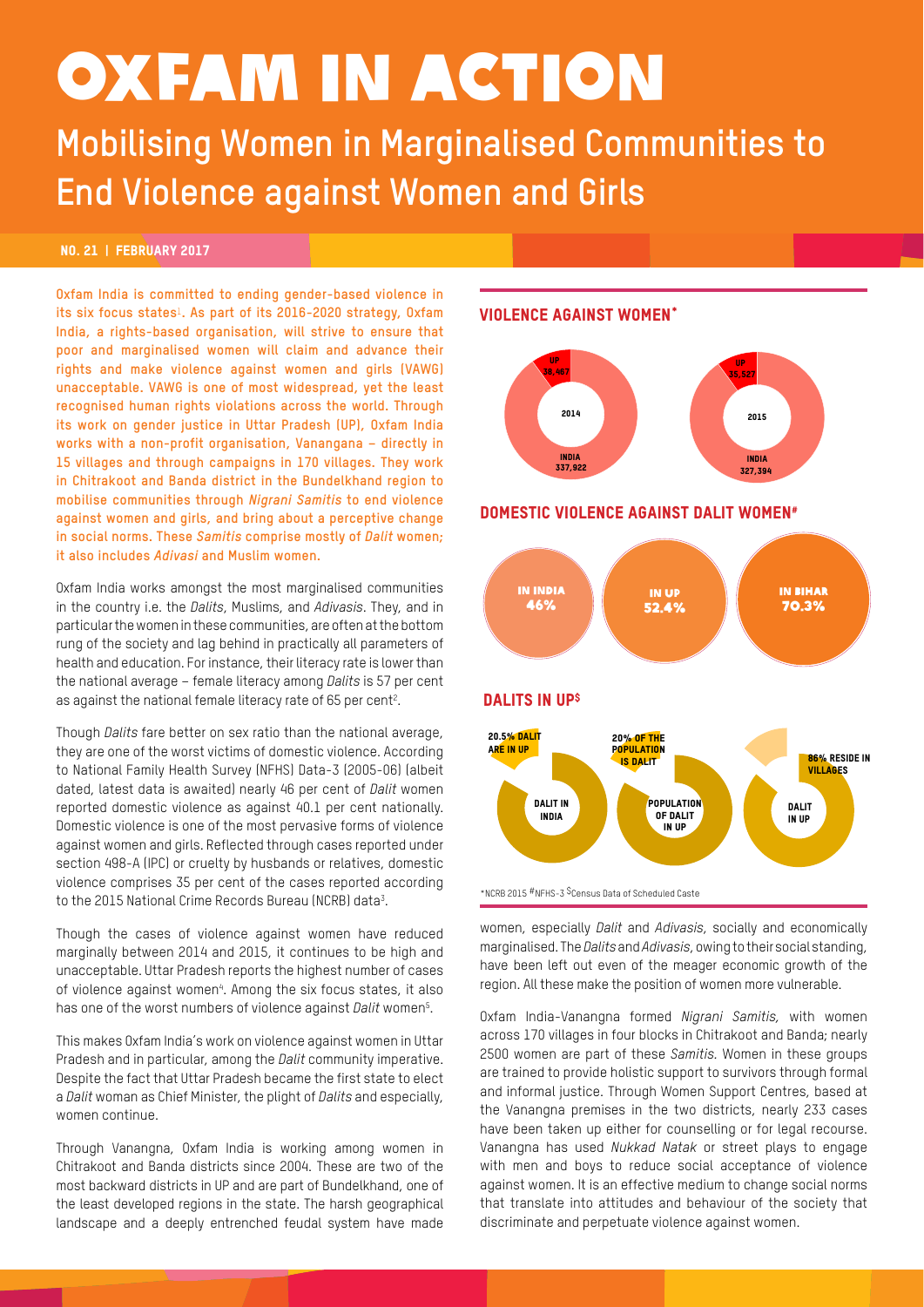# Nigrani Samiti

The women sat in a semi-circle in the front room of a house. Light flitted, through a couple of doors, into the brick room. The room with a cot and a couple of plastic chairs had a motorcycle parked in one corner. A few clothes hung on a line just above the cot. The loft at the other end of the room was packed with dried cow dung cakes; a cat sat snug in one corner of the loft. More women trickled in. They were there for a cluster meeting of the *Nigrani Samiti* at Chakla village*.*

The *Samiti*, one in each village, comprises of 15 to 30 women. It was easy to form women collectives as they were already formed into Self Help Groups (SHGs). "These SHGs were dissolved as they weren't performing too well and it was restricted to a handful of them. These *Samitis* was formed to be more inclusive, empower, and provide a platform for *Dalit* women, who are at the lowest rung in the social ladder," says Avadesh Gupta, one of the core team members of Vanangana.

The *Samiti* members are federated at cluster (groups of villages) and district levels. A couple of members from each *Samiti* represent at the federation level. The *Samiti* does not work exclusively for members; they help others from the village who approach them with cases of domestic violence.

The meeting began with a round of introductions and attendance. Most of them were veterans — associated with the *Samiti* for over 20 years. The membership and participation of women has increased over the years. "Initially the men opposed. They thought we were being disruptive. The *didis* spoke to the men separately. Some have understood that this is for a better society; a few get angry even today. But we come anyways," says Hiramani of Pachokhar village. She has been a member for the last 20 years.

Surajkali started the meeting by displaying posters on domestic violence — the types of domestic violence, its perpetrators, Protection of Women from Domestic Violence Act (PWDVA) 2006, and the relevance of the Act. A project officer at Vanangana, Surajkali explains that this exercise was done at all meetings and was important to start discussions around domestic violence.

These posters broaden their understanding of domestic violence. Earlier domestic violence only meant physical abuse by the husband and in-laws. This helps women to understand and report incidents of domestic violence to the *Samiti*, both personal and from the community. "Through these meetings we came to know that mental, economical and sexual abuse is also domestic violence and this needs to stop," says Geeta, a *Samiti*  member from Chalgafa village.

The *Samiti* members are trained in counselling; over the years they have gained access to police and legal aid cells. After an issue is brought to the notice of the *Samiti*, a consent letter is filled and signed by the victim or a family member in the presence of the victim. The members then initiate talks with victim and her family members. If after consultations the victim



*A nigrani samiti meeting in progress at Chakla village in Chitrkoot.*

wants to go back to the in-laws, the *Samiti* members monitor her stay on a regular basis. This is to ensure her safety.

"Sometimes the woman wants to go back to her parents but they refuse to take her in. There lies the problem; even today parents are hesitant to take in their daughters for fear of the society. We hold several counselling sessions with parents and convince them to accept their daughters. There are some who understand but there are others who after a couple of months want to send back their daughters; they consider daughters a financial burden," says Santosh, project officer, Vanangana.

When the victims are left with no support – either from in-laws or parents - Vanangna brings them to their Women Support Centres. The two Centres, providing food, shelter, and medical aid, is run from Vanangna's premises at Karwi and Banda. The women are housed for a maximum of three months, during which they are counseled, families are met up with and joint counselling held, and economic options and legal recourse are explored. The *Samitis* are the link between the community and Support Centres; 233 cases were brought to the two Centres during 2014-16.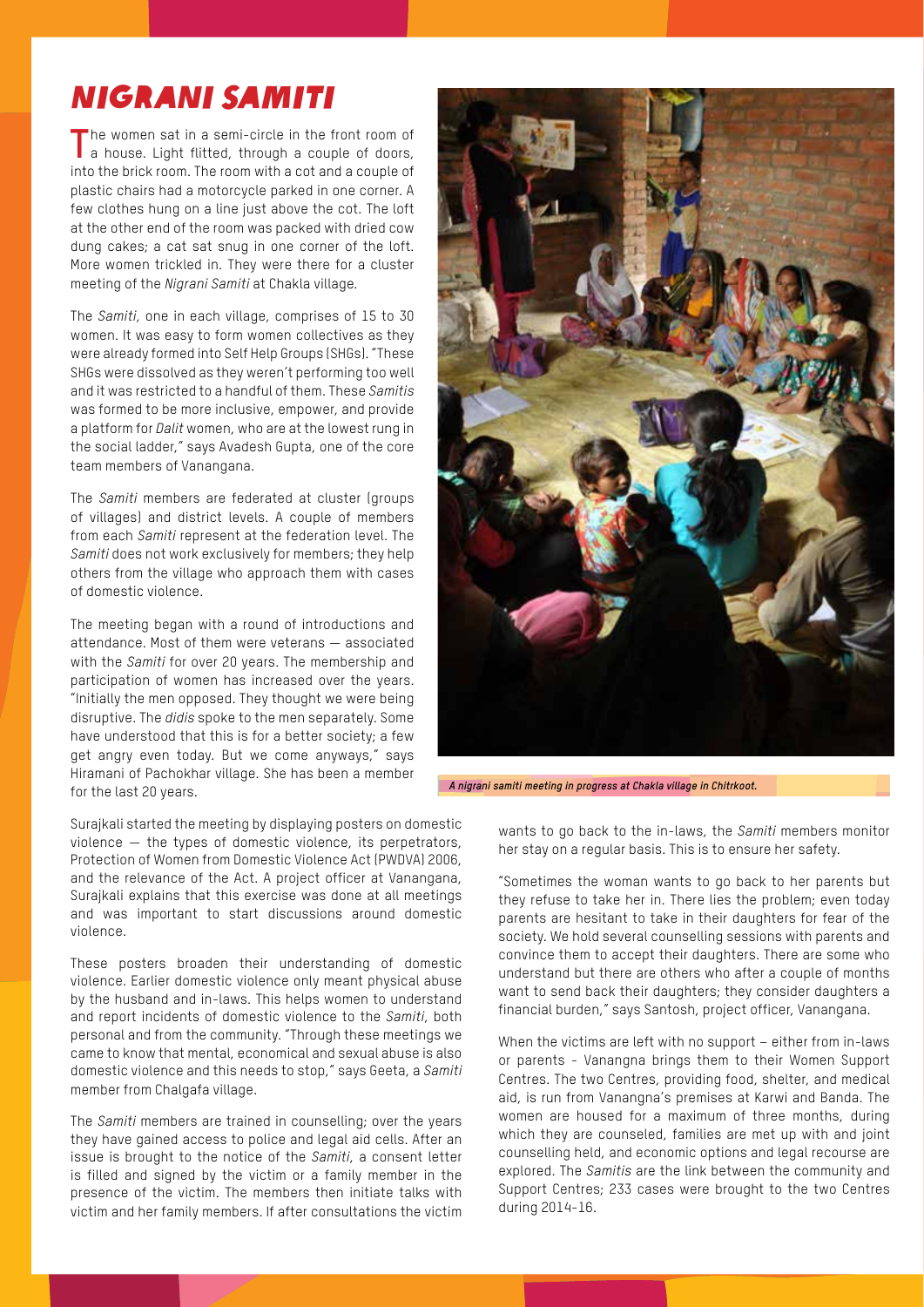"If the victim opts for legal recourse we connect her to the district legal services authority. Sometimes, the *Samiti* also take suo motu cognizance of incidents. This is especially the case when the woman is being abused or beaten and she needs immediate help. If required the police is approached," explains Sona, the secretary of the federation.

Sona has been a member of the *Samiti* for the last 20 years. "It is difficult to say for certain whether incidents of violence against women have increased but the reporting definitely has. In addition, more women are now willing to approach the police. The *Samiti* has given them a platform to freely speak out. While some women are open to discussing their problems in public, a few prefer to speak in private," she says. During the meeting women had uninhibited discussions about their sexual experiences – a clear sign that women understood that sex without mutual consent is tantamount to sexual violence and it wasn't ok. They had learnt to say 'no'. Earlier, this was considered par for the course.

The village meetings are held every fortnight and cluster meetings every couple of months. All members of the federation meet once annually. Women participation in these meetings is very encouraging. Apart from the usual *Samiti* members,

non-members and young girls are encouraged to attend these meetings. Young girls are also formed into groups. With the young girls, stress is laid on education, marriage after legal age, spacing between children, and non-acceptance of domestic violence.

Vanangana receives at least 10 to 15 cases a month and up to 250 cases a year, through the *Samitis*. Since 2008, when Oxfam India started working with Vanangana, nearly 1200 cases have been dealt with. The *Samiti* mostly receive cases related to the classic case of wife beating, dowry, violence due to inability to bear children or a male child, and injuries sustained due to sexual violence. While some cases have been solved through meticulous counselling and constant monitoring, a few women have chosen to take legal recourse and start afresh.

"Most victims of domestic violence end up going back to abusive relationships because they are economically dependent on either the husbands or their fathers. It is very important to make them economically independent so that they can start afresh and not be dependent on their families," says Avadesh. Vanangana has supported women to become economically independent.

## Empowering Women Economically

Mubina Khatoon, 30, owns a grocery shop in one of the bylanes of Chitrakoot's Karwi town. Vanangna and Oxfam India supported her, financially, to set up the shop after she walked out of an abusive marriage. Mubina got married in 2009; she got some jewellery and a two-wheeler as part of her dowry. Soon her in-laws began harassing her for gold and four-wheeler. Her in-laws and husband physically abused her. Unable to bear the humiliation of his daughter, Mubina's father's health deteriorated and he passed away. The family tried to chip in as much but the harassment continued.

She approached Vanangana while she was still with her husband. Counsellors met the family but they refused to talk and continued to abuse Mubina. She finally walked out of her marriage in 2011. She filed a petition for divorce and demanded all her dowry be returned. Both her in-laws and husband have refused to acknowledge court summons.

"From what we have heard, he has moved to another town and re-married. I just want to get divorce and want my *mehr*  back. I want to expand my shop and be able to support my family here," says Mubina. When she left her in-laws, her mother and older brother received her well at her paternal home. In the beginning she worked at *Apni Rasoi*, a canteen run by Vanangana at their premises; some of the women at the canteen are survivors themselves. Mubina also took up assignments to cook for functions at people's homes; she continues to do so even today.

She set up the shop in 2014. "The business is a little slow because there is a bigger grocery store round the corner. However, I plan to diversify. I will open another shop in the other street and start serving eggs, perhaps," she smiles. Her earnings supplement the income of her household, which now has eight members; her widowed sister with her four children is also staying with them.



Vanangana has helped survivors to become economically independent. With the support of Oxfam India, Vanangana has supported survivors to set up grocery shops, paan-shops, and tailoring units. The *paan*-shop was promoted to break the notion that women cannot do jobs traditionally done by men.

"A source of income ensures that they do not have to go back into an abusive relationship. Even today it is difficult to convince parents that daughters should be brought back home if they face abuse at their in-laws. This also helps to decide whether they want to go ahead with a legal recourse or go for counselling," says Santosh.